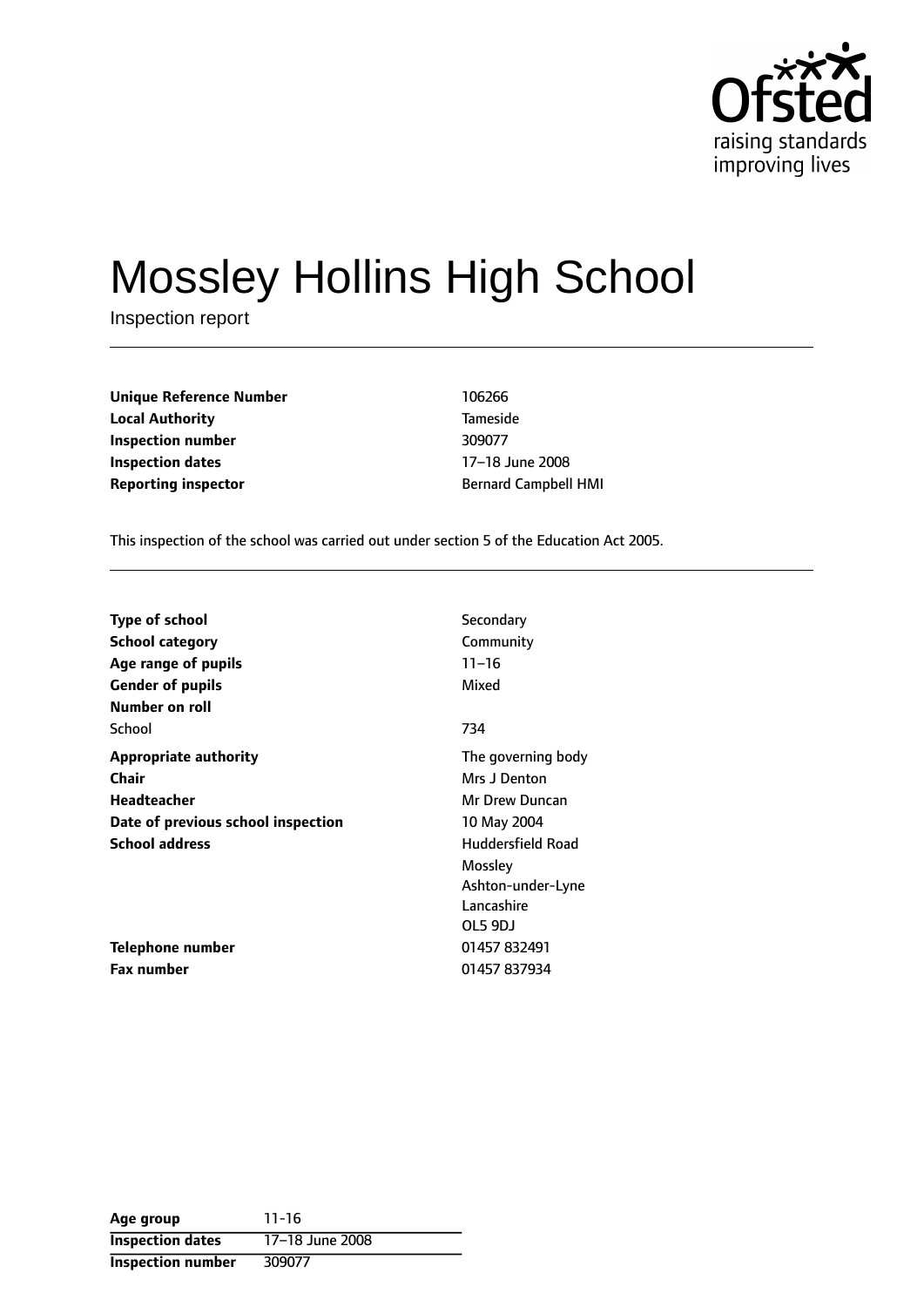.

© Crown copyright 2008

#### Website: www.ofsted.gov.uk

This document may be reproduced in whole or in part for non-commercial educational purposes, provided that the information quoted is reproduced without adaptation and the source and date of publication are stated.

Further copies of this report are obtainable from the school. Under the Education Act 2005, the school must provide a copy of this report free of charge to certain categories of people. A charge not exceeding the full cost of reproduction may be made for any other copies supplied.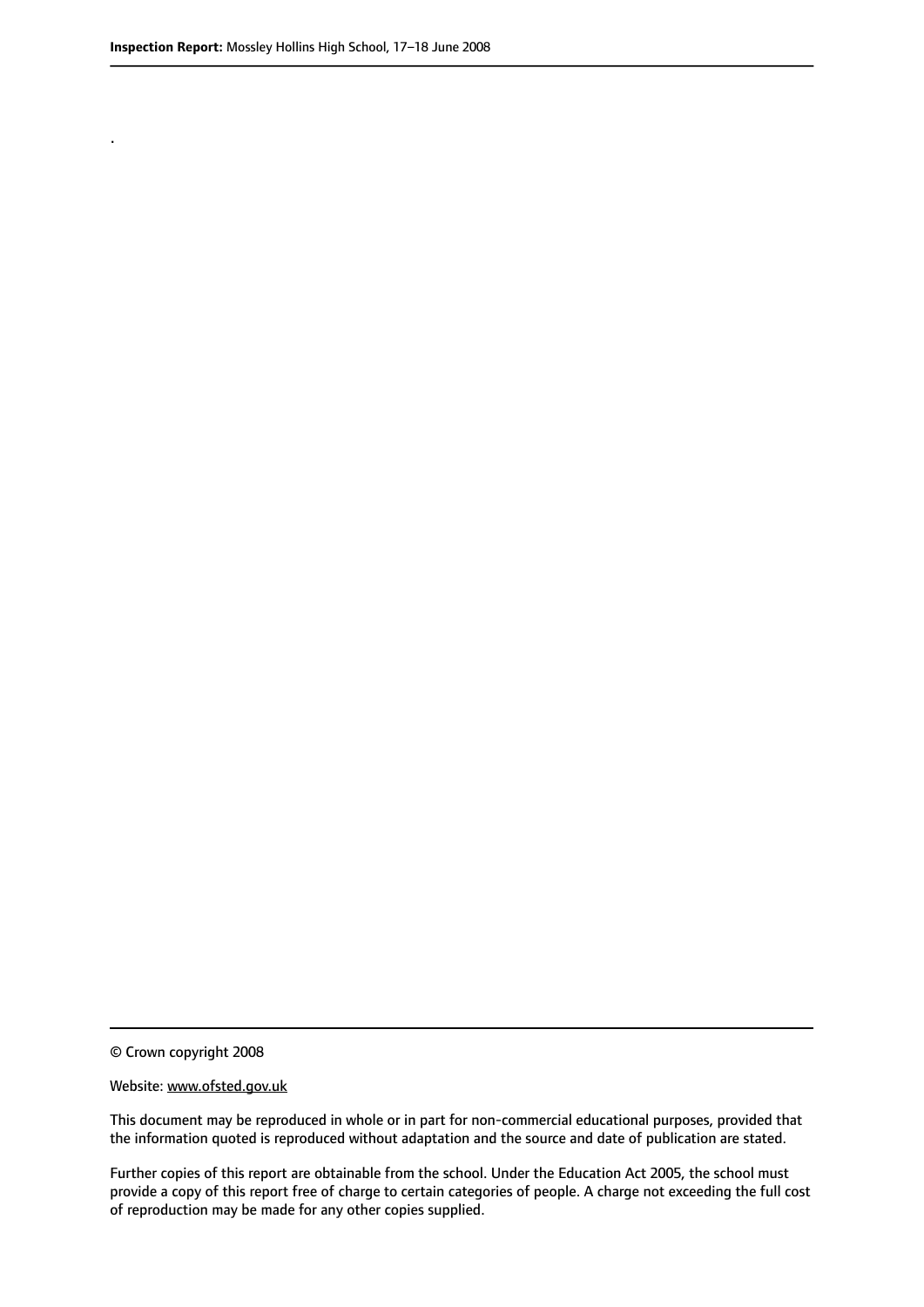# **Introduction**

The inspection was carried out one of Her Majesty's Inspectors and three Additional Inspectors.

## **Description of the school**

Mossley Hollins is a smaller than average secondary school that caters for pupils from a broadly average socio-economic background. The proportion of pupils from socially advantaged backgrounds is below average and fewer students than average have learning difficulties and/or disabilities. The proportion of students entitled to free school meals is average. The proportion of minority ethnic students is broadly typical of schools nationally. Mossley Hollins was designated as a specialist school in performing arts and sport in 2005. In 2007 the school achieved Artsmark Gold, the International School Award and Investors in People.

#### **Key for inspection grades**

| Grade 1 | Outstanding  |
|---------|--------------|
| Grade 2 | Good         |
| Grade 3 | Satisfactory |
| Grade 4 | Inadequate   |
|         |              |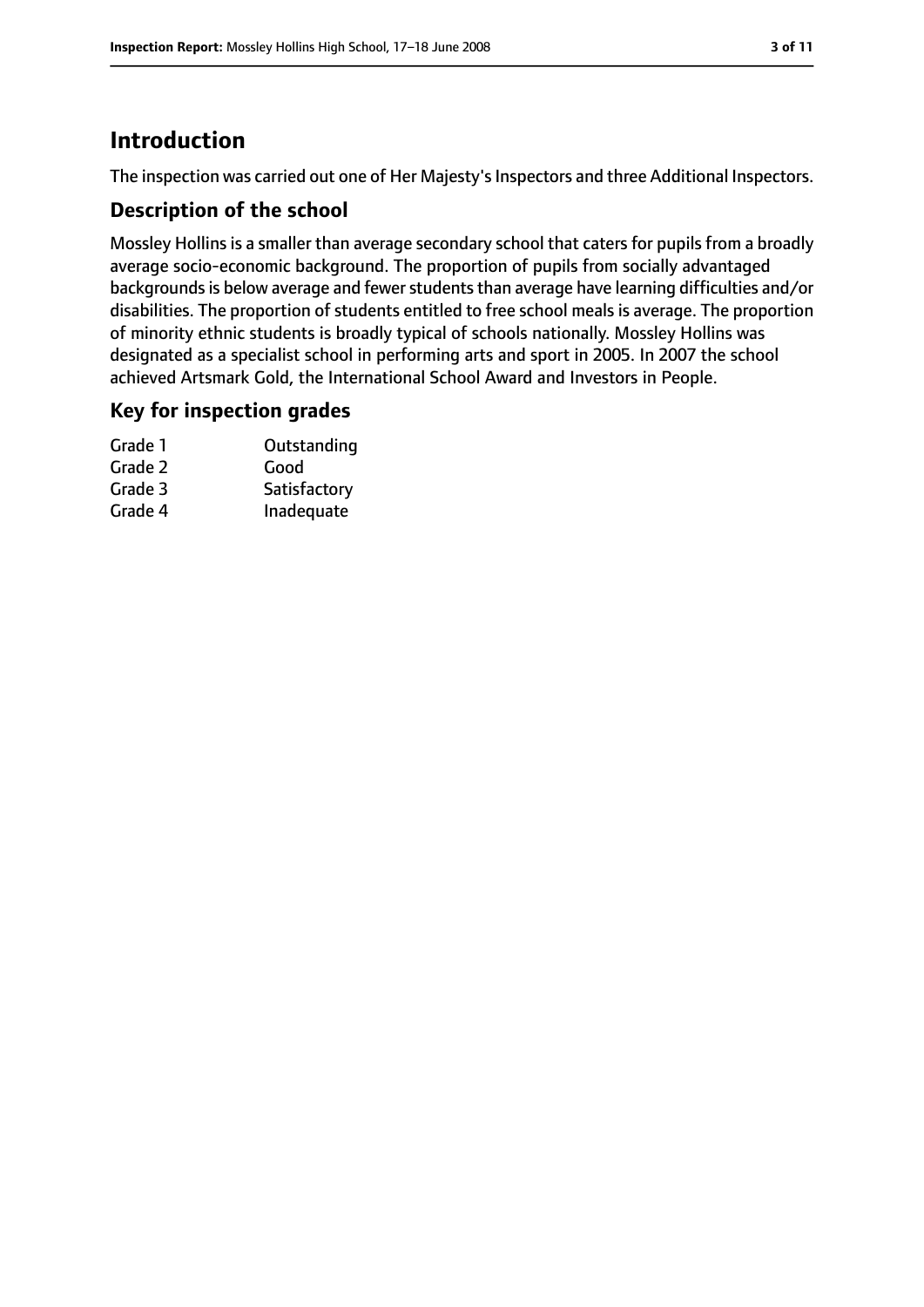# **Overall effectiveness of the school**

#### **Grade: 2**

Mossley Hollins is a good and improving school with some outstanding features and

an excellent capacity for further improvement. The school is popular and many parents praise the quality of education, and the leadership of the headteacher. As one parent said, 'My son is extremely happy and has progressed well at Mossley Hollins. He finds his work fun but challenging, and staff supportive. The headteacher and his staff are doing an excellent job. I wish I could go too!'

The school is a strong cohesive and inclusive community with an impressive ethos of positive attitudes and excellent relationships. Parents value the school and its leadership highly. The school thoroughly analyses the views of all stakeholders, including parents, students and all staff, and uses this information well to drive improvement. One parent said, 'I have never encountered a school that considers everyone's opinions as well as Mossley Hollins.'

The school has successfully tackled the issues identified at the time of the previous inspection. As a result, standards in the school have risen steadily and the students' achievement is good. Achievement in mathematics and in the specialist subjects, sports and the performing arts, is particularly impressive. GCSE results have improved significantly since the previous inspection and in 2007 over half of Year 11 students gained five A\* to C grades including English and mathematics. The evidence of progress made by current Year 11 students indicates that the school should meet its statutory targets for GCSE in 2008.

The school makes an outstanding contribution to students' personal development through high aspirations and the value and attention given to each individual. There are high levels of mutual respect, and students and staff feel that their views are listened to and that they have an influence on school life. Both students and teachers enjoy their lessons and there is a high level of participation and collaboration in learning. Students have broadened their experience through good international links and extensive extra-curricular activities. The school identifies rigorously the pastoral and academic needs of individual students and is meticulous in monitoring and evaluating the impact of actions by staff.

Good quality teaching successfully engages students in their own learning. A shared and systematic approach to lesson planning involving all faculties ensures that lessons are well structured with a good variety of learning activities. The sustained work of the 'teaching and learning' group has provided an effective vehicle for continuous improvement in teaching and learning. However, in a minority of lessons, staff talk too much and provide too few opportunities for students to work independently. The school's specialist status, as a performing arts and sports college, has had a strong impact. It has increased the range of active learning and has contributed to students' ability to communicate effectively; for example, students perform short plays confidently in Spanish. Good teaching in specialist subjects has led to a high uptake of related courses at Key Stage 4. The creative partnership with a local theatre company has made a significant contribution to innovation in the curriculum and to work with the wider community. The good curriculum is enhanced at Key Stage 3 by literacy skills workshops and by the 'learn to learn' course. A revised curriculum for Key Stage 4 has been put in place from September 2008 and is notyet embedded. It offers a good range of academic and vocational options in an effective partnership with local colleges.

The leadership and management of the school are outstanding. The headteacher is inspirational and is held in exceptionally high regard by governors, parents, teachers, support staff, students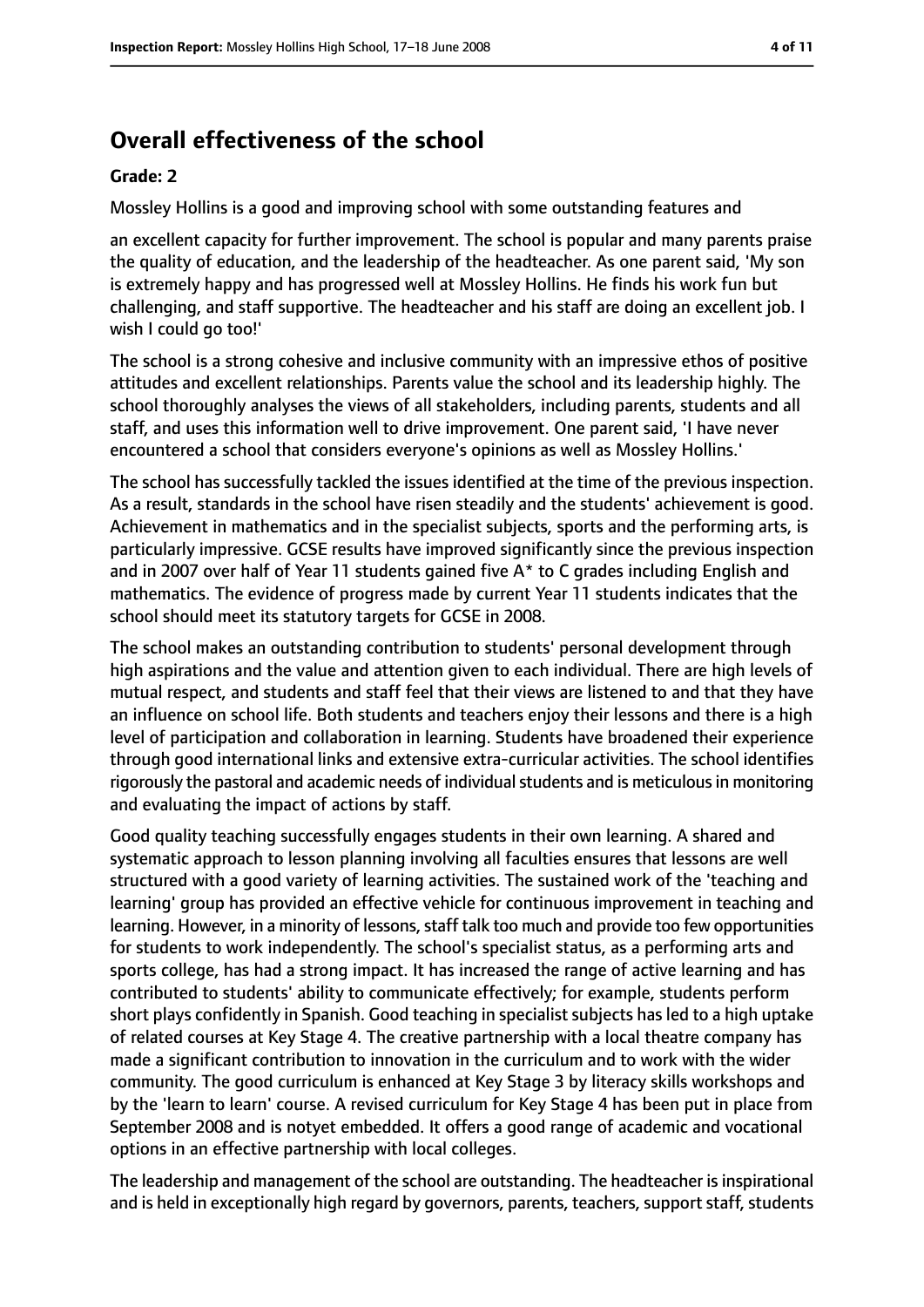and other stakeholders. This is because he has raised the aspirations and standards of students and the school community. The vision for the school is articulated very clearly. The quality of self-evaluation and action planning at senior and middle management levels is exemplary. The systems of performance management are similarly impressive. The transfer of management responsibilities from teaching staff to support staff has significantly improved the efficiency and effectiveness of the school. Teamwork between teaching and support staff is highly effective. The governing body provides outstanding support and challenge for the school.

## **What the school should do to improve further**

- Embed the changes to the Key Stage 4 curriculum to further improve standards and progress.
- Increase the opportunities for students to learn independently.

# **Achievement and standards**

#### **Grade: 2**

Students achieve well at Mossley Hollins. They enter the school with average standards and a higher than average proportion leave with five A\* to C grades at GCSE including English and mathematics. Since the previous inspection, standards have risen steadily and are now above average. Standards at Key Stage 3 are broadly average with an improving trend in English. Standards in the specialist subjects of performing arts and sport are high and this encourages exceptionally high numbers of students to choose these subjects at Key Stage 4.

Students make good progress and particularly good progressin mathematics at both key stages. In the recent past a number of lower ability students made less than expected progress due to problems with some vocational courses at Key Stage 4. These problems have been dealt with and the school's evidence shows that in the current Years 10 and 11, students of all abilities are making good progress. In lessons, students with learning difficulties and/or disabilities make good progress in developing their confidence as learners and in literacy skills workshops. Aspirations at the school have been rising steadily and learners are now being challenged by higher expectations of what they can achieve.

# **Personal development and well-being**

#### **Grade: 1**

Students are very mature, thoughtful and polite in their behaviour which contributes well to the extremely positive school ethos. Their spiritual, moral, social and cultural development is outstanding due to the excellent attitudes and relationships in the school and its strong community spirit. This is underpinned by a clear sense of direction, shared moral values and many cultural opportunities provided especially in sports, performing arts and the school's international links.

Students feel very safe and report that there are few incidents of bullying. They respond very well to strategies for managing behaviour and as a result, exclusions have reduced substantially. Students' attendance is good. Their evident enjoyment and highly positive attitudes to all aspects of school life contribute significantly to their good achievement. Students develop good habits as learners and acquire a good range of essential skills including information and communication technology (ICT) and social skills that prepare them well for their future education, training or work. Competence in financial literacy is developing well as the school improves its provision in this area.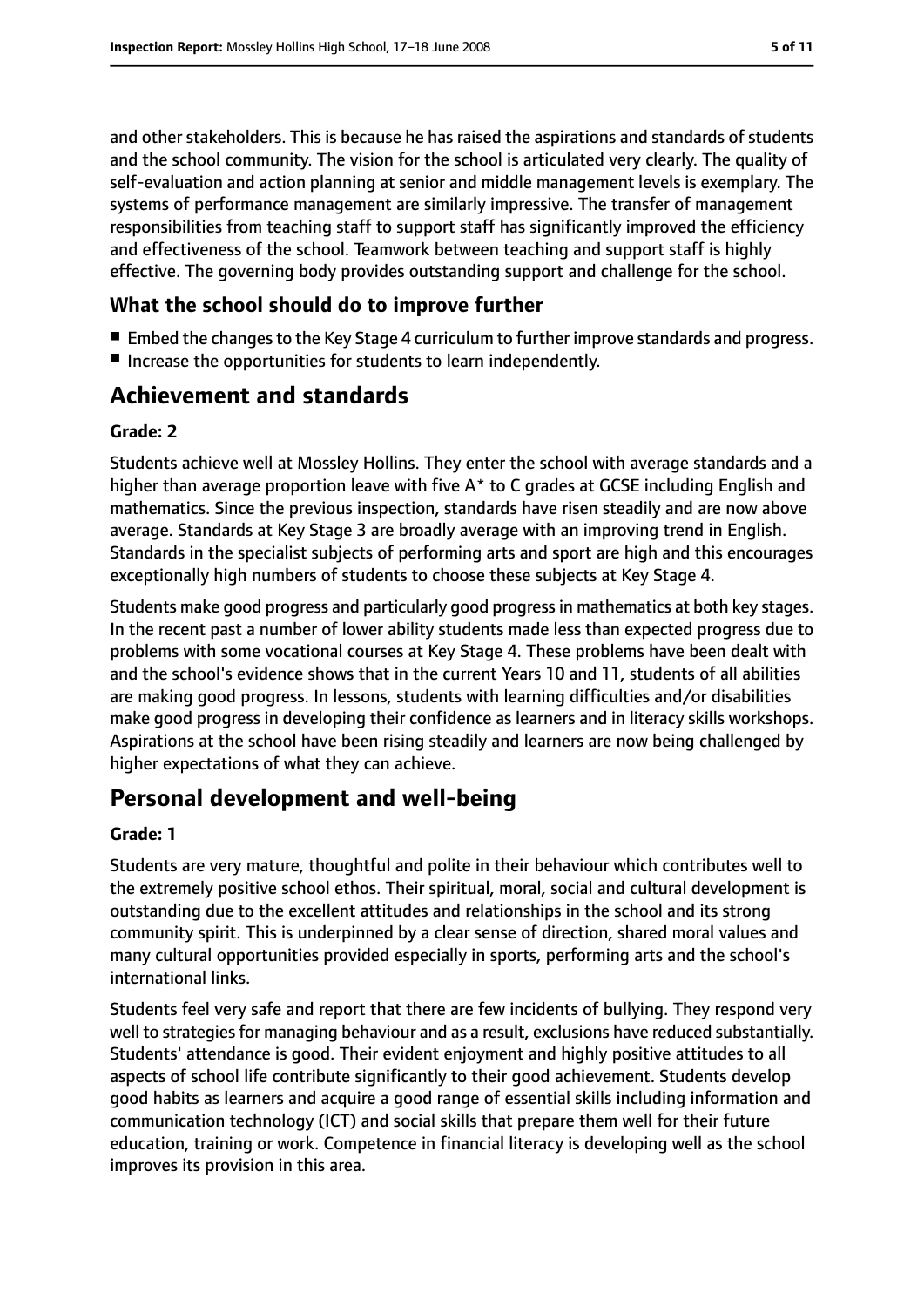Students demonstrate their strong commitment to healthy lifestyles through high levels of participation in physical education, other extra-curricular sporting activities and their involvement in the school's anti-smoking activities. They respond in a mature way to teaching about drugs, sexual and physical health and have a well informed understanding of unsafe behaviours, for example in preventing bullying on the internet. Students' contribution to the community is excellent. They relate to each other and adults with openness and respect and play an active and informed role in school, for example through the school council and the school's arts and sports councils. Students build positive relationships with people from different backgrounds through the school's international links and they are beginning to make links with other communities through theatre events in the region.

# **Quality of provision**

### **Teaching and learning**

#### **Grade: 2**

Teaching and learning are good. The school has implemented effective strategies to promote good teaching and learning across the school and has developed a systematic approach for checking the quality of teaching. Senior leaders have a detailed and accurate understanding of the strengths and areas for improvement. The positive relationships between teachers and students are an outstanding feature of classroom life and teachers consistently plan and manage lessons well. The strengths of the good and outstanding teaching show in the detail of lesson planning and the focus on learning outcomes. In the best lessons, energetic teachers have high expectations of their students who are able to work independently in response to challenging tasks. For example, in Year 8, students developed an understanding of other faiths and cultures because of the teacher's skilful ability to create a calm and thoughtful classroom atmosphere in which the feelings of others were explored through challenging and well directed questions. This enabled students of all ability levels to take part. Learning support assistants make a significant contribution to the quality of learning because they work closely with teachers and provide care and direction to students with learning difficulties and/or disabilities which boosts their progress. In a small number of lessons, teaching is less effective because too much whole-class talk by teachers leaves less time for students to work independently and does not provide sufficiently for the range of needs in the class. The school sets challenging targets for students, who are aware of the levels they have achieved and what they need to do next to improve their skills. The monitoring of students' progress by senior leaders is a very strong feature of the school's work and effective steps are taken to address underachievement.

#### **Curriculum and other activities**

#### **Grade: 2**

The broad and balanced curriculum for Years 7 to 9 has a strong focus on English, mathematics and science and is enhanced by drama, ICT, literacy skills lessons and a 'learning to learn' course. Students are well prepared to move onto their GCSE or vocational courses. A well planned and improving curriculum in Years 10 and 11, from September 2008, has enabled students to opt for a mixture of academic and vocational courses designed to meet a range of needs and aspirations. The school has worked effectively, in partnership with local colleges and other providers, to ensure students have good access to courses within and beyond the school day and to eradicate any conflict between off-site and school-based courses. These more personalised courses include advanced level courses to stretch the most able, college courses or apprenticeships to meet vocational aspirations or to support those students who may show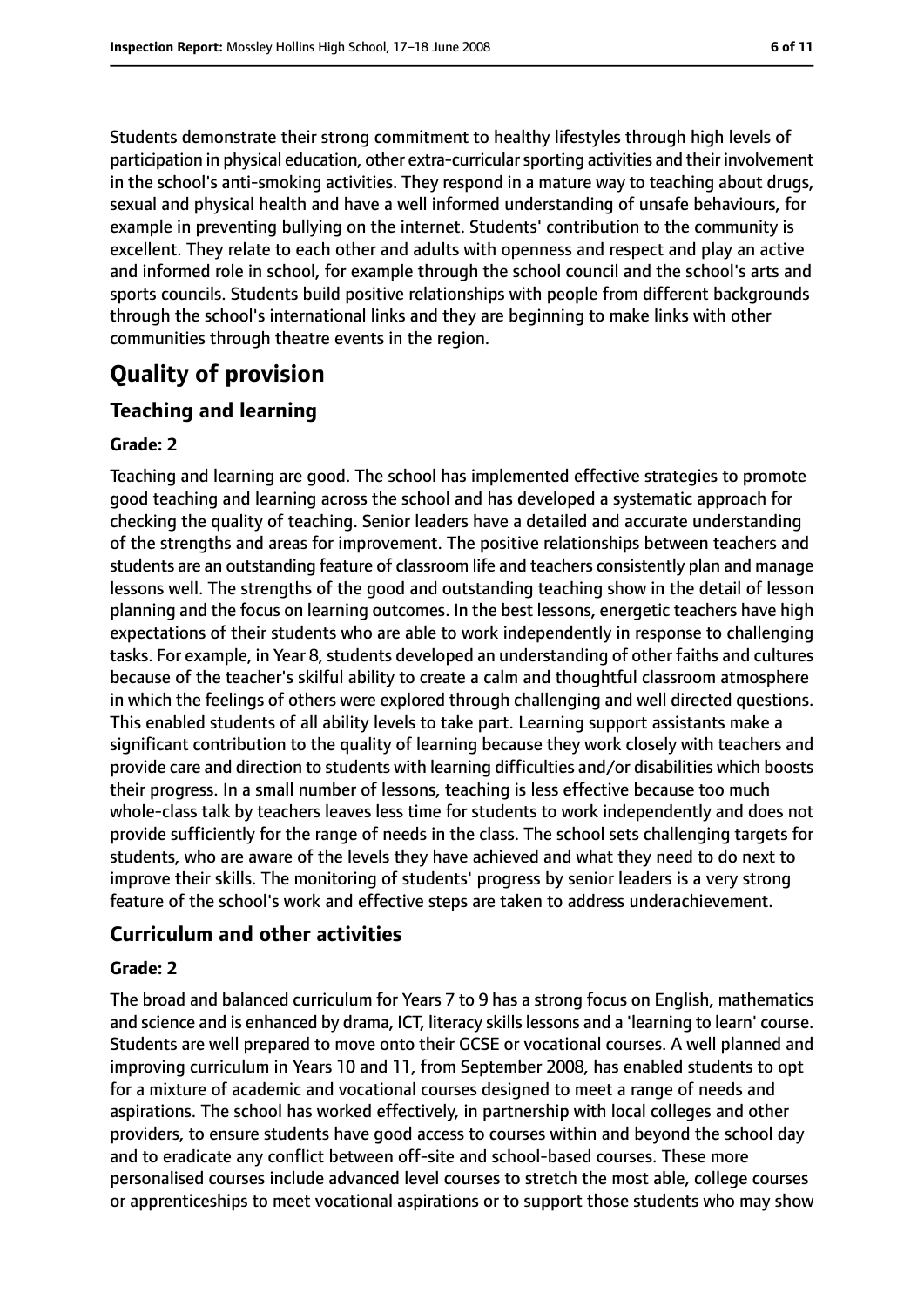signs of disaffection. The good provision for sports and performing arts has added to a very wide range of extra-curricular activities and has encouraged the vast majority of students to opt for subjects in these areas at Key Stage 4. A well planned programme of personal, health, social and citizenship education ensures students develop as confident individuals.

#### **Care, guidance and support**

#### **Grade: 1**

The school provides an outstanding level of pastoral support for its students. Very good transition arrangements ensure students quickly feel settled in school. Procedures to ensure their health, safety and welfare are very secure, reflecting the high level of commitment and expectations of the staff. Consistent high quality systems and expectations ensure that all students are exceptionally well supported in their personal well-being. The school works very well with a wide range of external agencies to ensure that vulnerable students are fully supported from an early age and this is reflected in the good progress these students make. The school's 'On Board Centre' (OBC) is well managed and provides valuable support to ensure students maintain their engagement in their learning. Arrangements for the safeguarding of students are reviewed regularly. Child protection systems are in place and comply fully with government guidelines. There is a very strong climate of mutual respect and consequently students are fully confident that any problems will be sorted out quickly and effectively. Students' academic progress is very effectively tracked and the extra attention provided for the few groups of students who were achieving less well has contributed to their recent improved progress. Students benefit from a good quality of academic guidance and increasingly good use is being made of targets to raise students' aspirations and achievement.

# **Leadership and management**

#### **Grade: 1**

Leadership and management are outstanding. The leadership provided by the headteacher is inspirational and he communicates a clear vision for teaching and learning and how students will achieve their best. Leaders at all levels are committed to the school's mission, which is demonstrated in a strong sense of collective endeavour. The daily operation of the school runs smoothly and a secure and caring atmosphere has been created. The very effective senior leadership team is well supported by a middle management team that is now playing a key role in raising achievement. Key management roles and responsibilities have been distributed to support staff which has transformed the way that teaching and support staff work together. Strong teamwork is at the heart of all that the school does. Good action plans are in place and the school anticipates a marked improvement in both attainment and achievement with the continued raising of pupils' aspirations, self- confidence and self-esteem as the key. Performance management procedures and the continuing professional development of all staff are highly effective and all staff are actively encouraged to develop their skills and share good practice. Governors are highly committed to the students and the staff. They provide impressive support and are actively involved in the life of the school, holding leaders to account and acting as a critical friend to leadership at all levels. Through this partnership, governors and staff work hard to provide the best they can for the students and the wider community. Governors and staff work hard to overcome the limitations created by the outdated building and everyone is looking forward to the opening of the new school buildings planned for 2010.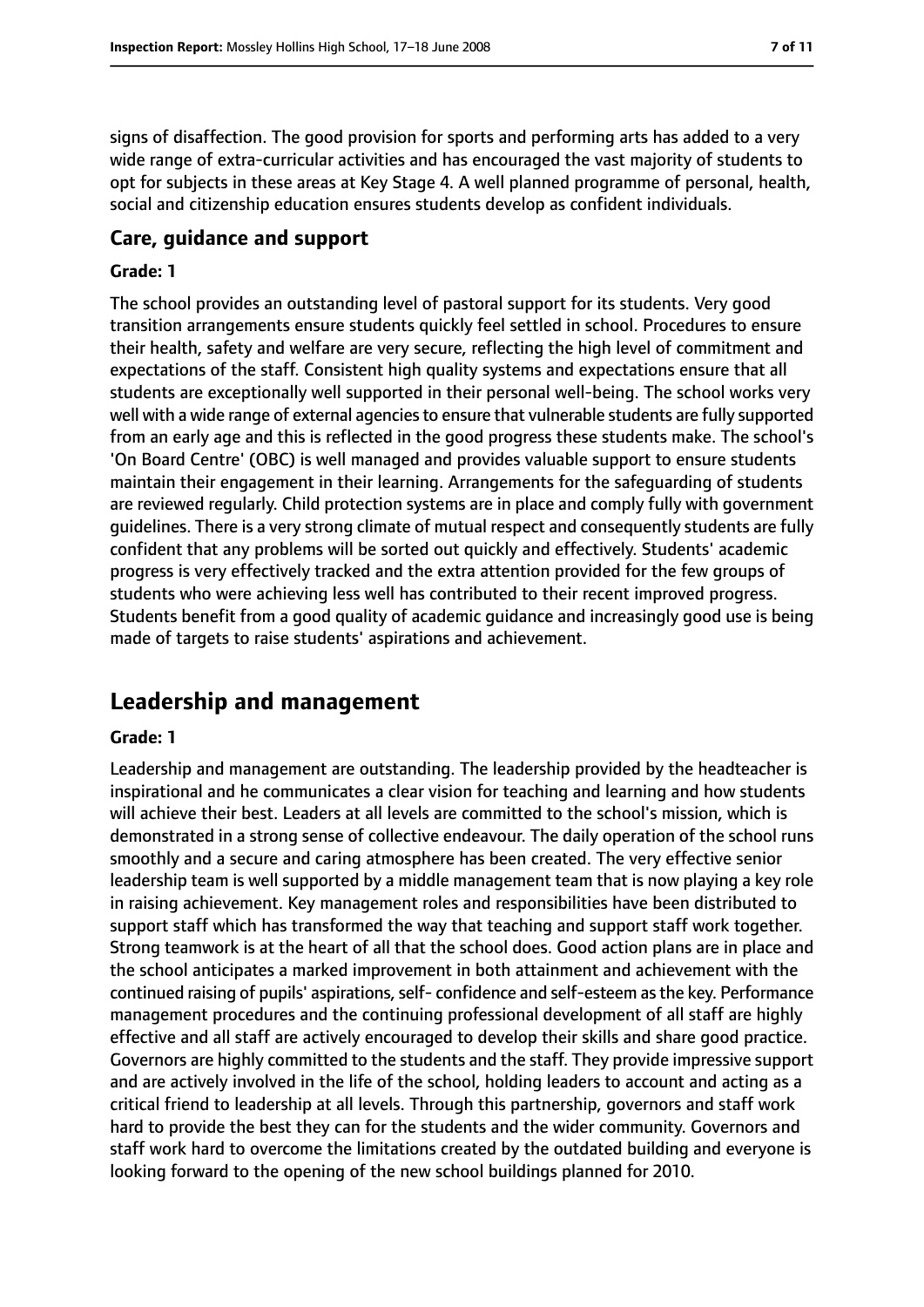**Any complaints about the inspection or the report should be made following the procedures set out in the guidance 'Complaints about school inspection', which is available from Ofsted's website: www.ofsted.gov.uk.**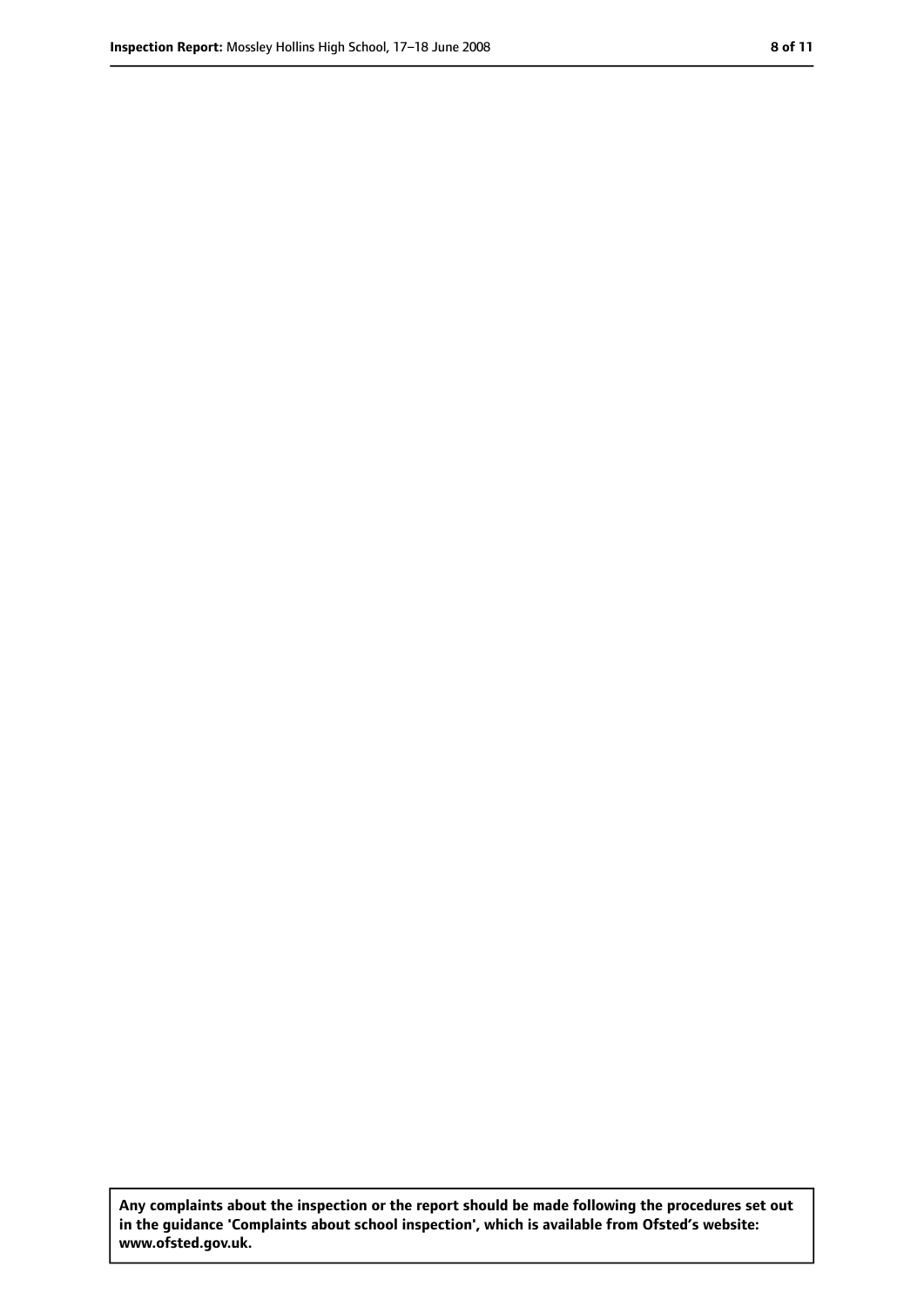#### **Annex A**

# **Inspection judgements**

| $^{\circ}$ Key to judgements: grade 1 is outstanding, grade 2 good, grade 3 satisfactory, and | <b>School</b>  |
|-----------------------------------------------------------------------------------------------|----------------|
| arade 4 inadequate                                                                            | <b>Overall</b> |

## **Overall effectiveness**

| How effective, efficient and inclusive is the provision of education, integrated<br>care and any extended services in meeting the needs of learners? |     |
|------------------------------------------------------------------------------------------------------------------------------------------------------|-----|
| Effective steps have been taken to promote improvement since the last<br>inspection                                                                  | Yes |
| How well does the school work in partnership with others to promote learners'<br>well-being?                                                         |     |
| The capacity to make any necessary improvements                                                                                                      |     |

## **Achievement and standards**

| How well do learners achieve?                                                                               |  |
|-------------------------------------------------------------------------------------------------------------|--|
| The standards <sup>1</sup> reached by learners                                                              |  |
| How well learners make progress, taking account of any significant variations between<br>groups of learners |  |
| How well learners with learning difficulties and disabilities make progress                                 |  |

# **Personal development and well-being**

| How good is the overall personal development and well-being of the<br>learners?                                  |  |
|------------------------------------------------------------------------------------------------------------------|--|
| The extent of learners' spiritual, moral, social and cultural development                                        |  |
| The extent to which learners adopt healthy lifestyles                                                            |  |
| The extent to which learners adopt safe practices                                                                |  |
| How well learners enjoy their education                                                                          |  |
| The attendance of learners                                                                                       |  |
| The behaviour of learners                                                                                        |  |
| The extent to which learners make a positive contribution to the community                                       |  |
| How well learners develop workplace and other skills that will contribute to<br>their future economic well-being |  |

## **The quality of provision**

| How effective are teaching and learning in meeting the full range of the<br>learners' needs?            |  |
|---------------------------------------------------------------------------------------------------------|--|
| How well do the curriculum and other activities meet the range of needs  <br>and interests of learners? |  |
| How well are learners cared for, guided and supported?                                                  |  |

 $^1$  Grade 1 - Exceptionally and consistently high; Grade 2 - Generally above average with none significantly below average; Grade 3 - Broadly average to below average; Grade 4 - Exceptionally low.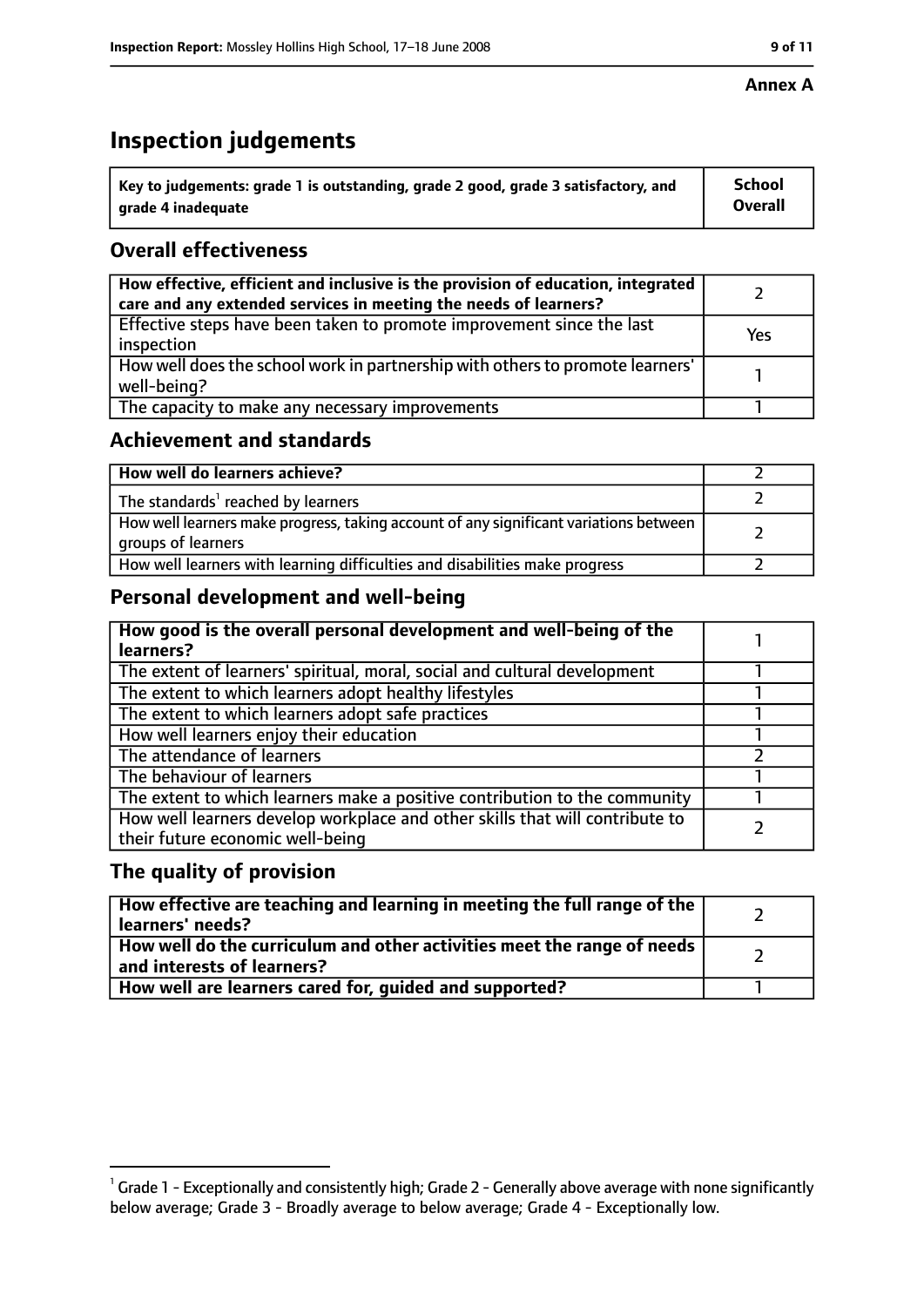# **Leadership and management**

| How effective are leadership and management in raising achievement<br>and supporting all learners?                                              |           |
|-------------------------------------------------------------------------------------------------------------------------------------------------|-----------|
| How effectively leaders and managers at all levels set clear direction leading<br>to improvement and promote high quality of care and education |           |
| How effectively leaders and managers use challenging targets to raise standards                                                                 |           |
| The effectiveness of the school's self-evaluation                                                                                               |           |
| How well equality of opportunity is promoted and discrimination tackled so<br>that all learners achieve as well as they can                     |           |
| How effectively and efficiently resources, including staff, are deployed to<br>achieve value for money                                          |           |
| The extent to which governors and other supervisory boards discharge their<br>responsibilities                                                  |           |
| Do procedures for safequarding learners meet current government<br>requirements?                                                                | Yes       |
| Does this school require special measures?                                                                                                      | <b>No</b> |
| Does this school require a notice to improve?                                                                                                   | No        |